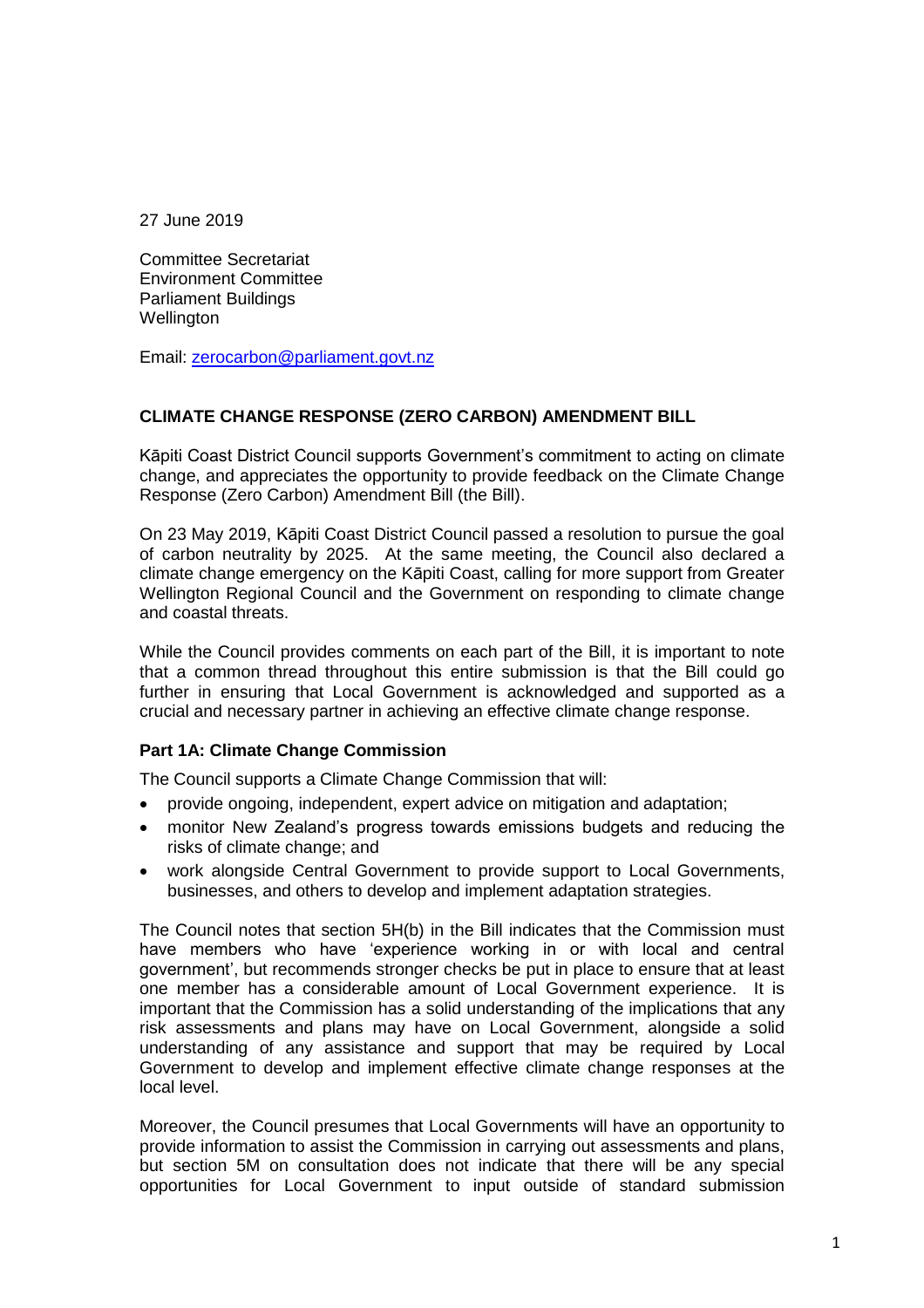processes. The Council recommends the introduction of a specific clause ensuring that Local Government will be adequately consulted in the development of any assessments, reports or plans developed by the Commission.

Ultimately, Local Government seeks a positive working relationship with the Commission. The Commission will become a much-needed independent and centralised hub of expertise on climate change mitigation and adaptation, and should have some strong powers to ensure that climate change response remains a priority. This will be a valuable resource, particularly for Local Governments across New Zealand, who are currently spending large amounts of money to purchase expertise and advice and often duplicating efforts in the process.

The Council recommends:

- stronger requirements are put in place to ensure that at least one member has a considerable amount of Local Government experience; and
- the introduction of a specific clause ensuring that Local Government will be adequately consulted with for any reports or plans developed by the Commission.

## **Part 1B: Emission reduction**

 $\overline{a}$ 

The Council is pleased to note that the Bill aligns well with our previous submission to the Ministry for the Environment on the Zero Carbon Bill.<sup>1</sup> In that submission, the Council agreed:

- a target should be set in legislation (i) in order to ensure clarity, certainty, and consistency across sectors, businesses, and communities, and (ii) provide a strong impetus and platform for action;
- priority should be given to domestic emissions reductions, but with the option to purchase some emissions reductions from overseas (with appropriate environmental safeguards) to afford greater flexibility;
- the 'ultimate ambition' is a transition to net zero emissions across all greenhouse gases by 2050, but with the acknowledgement that some sectors, regions and households will experience more disruption than others in the transition; and
- targets can be revised if circumstances change, but restrictions must be set to ensure that changes can only occur when there is strong evidence supporting the change, stringent criteria are met, the process has been transparent, and consultation has occurred.

The Council continues to argue that the establishment of any emissions reduction targets must:

- incorporate a thorough impact analysis across all sectors and regions, including consideration of the changes required to reach the targets;
- consider what support Central Government could provide to assist in carrying out the required changes; and
- be accompanied by plans to support groups that are likely to experience the most disruption.

While section 5L of the Bill establishes criteria that the Commission must consider when providing advice to the Minister, these criteria do not include considerations on

 $1$  Kāpiti Coast District Council. 19 July 2018. Submission to the Ministry for the Environment on the Zero Carbon Bill.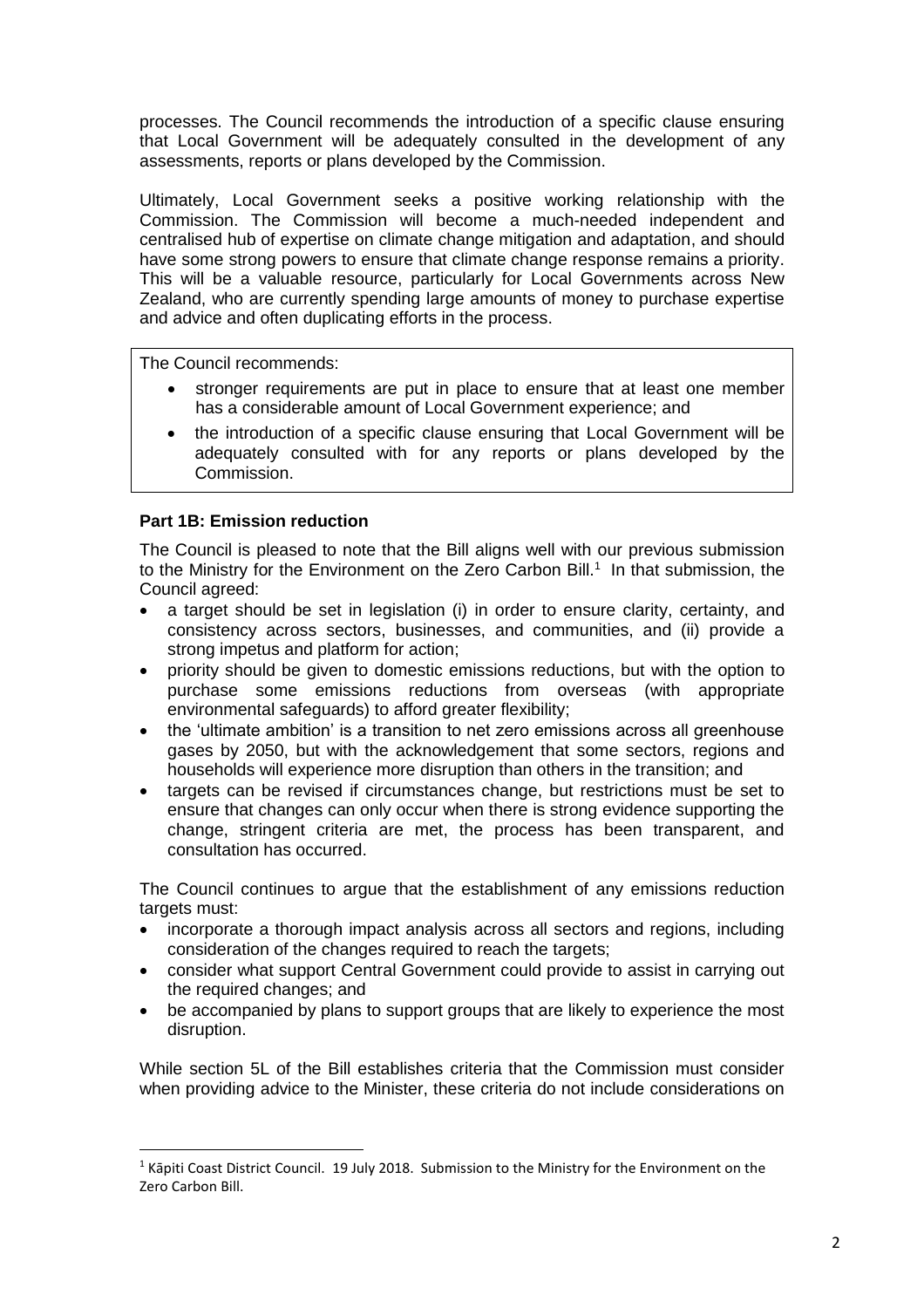how Central Government could provide guidance, support and assistance to Local Government, iwi, communities and businesses to carry out required changes.

As an example, the Council notes that major land use change will be needed to reduce or offset methane, carbon dioxide, and nitrous oxide emissions. Presumably, any formal plan changes would be made via Local Governments due to our statutory obligations under the Resource Management Act, and would have the greatest impact on rural, agricultural communities. As such, at a local level, any proposed land use changes would need to occur in partnership with iwi and in consultation with the local community, and incorporate plans to mitigate unequal impacts. Incentive packages might also be required to ensure that residents – particularly affected local land owners and developers – would participate and buy-in to the change process.

In addition, in the area of economic well-being, guidance and support will be required to ensure that any possible economic decline in some sectors (driven by the zerocarbon transition) is matched by new, zero-carbon opportunities in other sectors – including any upskilling required to prepare local businesses and employees to make the transitions. This is particularly important for the Kāpiti Coast District, where a majority of our employing businesses are in carbon-dependent industries (e.g. construction and roading).

As these two examples demonstrate, Local Government is a crucial and necessary partner for achieving an effective climate change response, in this case in regards to emissions reductions. The Council presumes that Local Governments will have an opportunity to provide information to assist the Commission and the Minister in setting emissions budgets and developing plans to meet those budgets, but section 5Z on consultation does not indicate that there will be any special opportunities for Local Government to input outside of standard submission processes.

The Council recommends:

- criteria to consider how Central Government could provide guidance, support and assistance to local authorities, iwi, communities and businesses to carry out changes required to reduce emissions; and
- the introduction of a specific clause ensuring that Local Government will be adequately consulted with for the development of emissions targets and plans.

## **Part 1C: Adaptation**

The Council is pleased to see greater weight added to the adaptation part of the Bill, particularly because in the 2018 consultation on the Zero Carbon Bill the focus on emissions reductions appeared to be stronger than the focus on adaptation.

Climate change adaptation is of particular importance to many local communities, especially as severe storm events appear to be more frequent and coastal hazards pose increasing challenges.

The Local Government sector requires additional guidance, support (including funding) and collaboration for the development and implementation of local climate change adaptation strategies. Presently, throughout New Zealand, Local Governments are working alongside iwi, community and businesses to develop climate change adaptation strategies, with Central Government noticeably absent in many of these conversations.